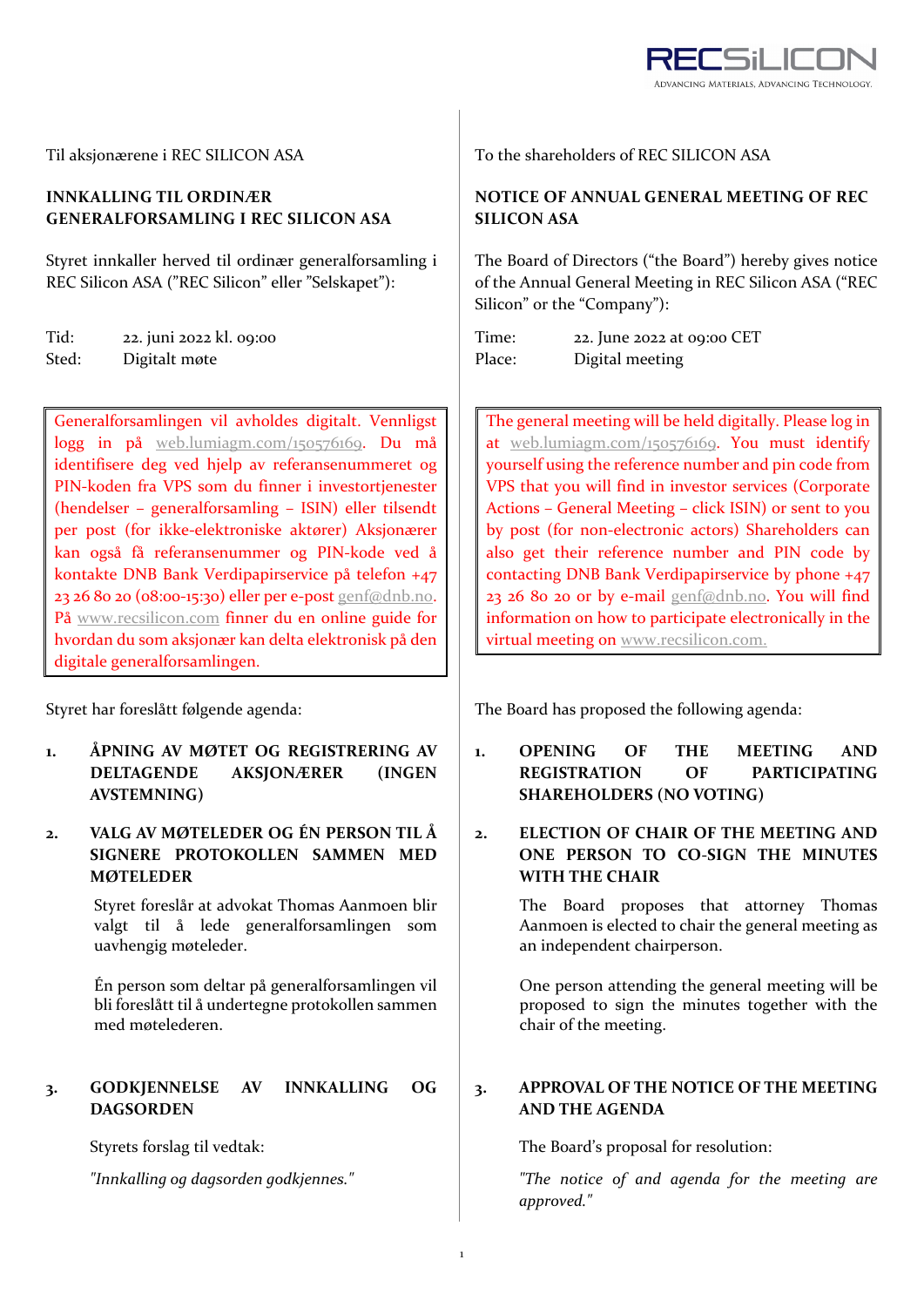

# **4. HONORAR TIL STYRETS OG VALGKOMITEENS MEDLEMMER**

Som det fremgår av børsmelding av 22 april 2022 er styrets leder og nestleder ansatte i Selskapets største aksjonær, Hanwha Group. Hanwha har besluttet at disse ikke skal tilkomme vederlag fra Selskapet for styrevervet. Som det fremgår i punkt 11 nedenfor er den foreslåtte leder av valgkomiteen også ansatt i Hanwha Group, og det foreslås at samme prinsipp gjelder der. På denne bakgrunn foreslås følgende vedtak:

*"Honoraret til styrets medlemmer for perioden fra 22. juni 2022 til den ordinære generalforsamlingen i 2023 fastsettes til:*

| Styrets leder        | NOK o       |
|----------------------|-------------|
| Styrets nestleder    | NOK o       |
| Andre styremedlemmer | NOK 925 000 |

*Honoraret til valgkomiteen for perioden fra 22. juni 2022 til den ordinære generalforsamlingen i 2023 fastsettes til:*

| Leder i valgkomiteen     | NOK 0           |
|--------------------------|-----------------|
| Medlemmer i valgkomiteen | $NOK$ 100 000." |

## **5. GODKJENNELSE AV HONORAR TIL REVISOR 5. APPROVAL OF AUDITOR'S FEES**

*"Generalforsamlingen godkjenner revisors honorar for revisjonen av årsregnskapet til REC Silicon ASA for 2021 etter regning."*

Informasjon om honoraret finnes i årsregnskapet som er lagt ut på Selskapets webside www.recsilicon.com.

# **6. GODKJENNELSE AV ÅRSREGNSKAP OG ÅRSBERETNING FOR 2021**

Selskapets årsregnskap for regnskapsåret 2021, herunder årsberetning samt revisors beretning, er gjort tilgjengelig på Selskapets webside www.recsilicon.com/investors/agm/.

**4. DIRECTORS' REMUNERATION AND REMUNERATION FOR THE MEMBERS OF THE NOMINATION COMMITTEE**

> As is set out in the stock exchange release of 22 April 2022, the chair and deputy chair of the Board are employees of the Company's prime shareholder Hanwha Group. Hanwha has decided that these shall not be remunerated by the Company for the position. As is set out in item 11 below, the proposed chair of the nomination committee is also an employee of the Hanwha Group, and it is proposed that the same applies there. On this background, the following is the proposed resolution:

> *"The remuneration to the Board members for the period from 22 June 2022 to the annual general meeting of 2023 shall be:*

| Chair of the Board  | NOK o         |
|---------------------|---------------|
| Deputy chair        | NOK o         |
| Other Board members | $NOK$ 925,000 |

*The remuneration to the Nomination Committee for the period from 22 June 2022 to the Annual General Meeting in 2023 shall be:*

| Chair of the Committee   | NOK o           |
|--------------------------|-----------------|
| Members of the Committee | $NOK$ 100,000." |

Styrets forslag til vedtak: The Board's proposal for resolution:

*"The general meeting approves the auditor's fees for audit of the Annual Financial Statements of REC Silicon ASA for the financial year of 2021 in accordance with invoice."*

Information about the auditor's fees is found in the annual financial statements, available on the Company's website www.recsilicon.com.

# **6. APPROVAL OF ANNUAL FINANCIAL STATEMENTS AND DIRECTORS' REPORT FOR 2021**

The Company's annual financial statements for the financial year 2021, including the Board's report and the auditor's report, are made available at the Company's website www.recsilicon.com/agm.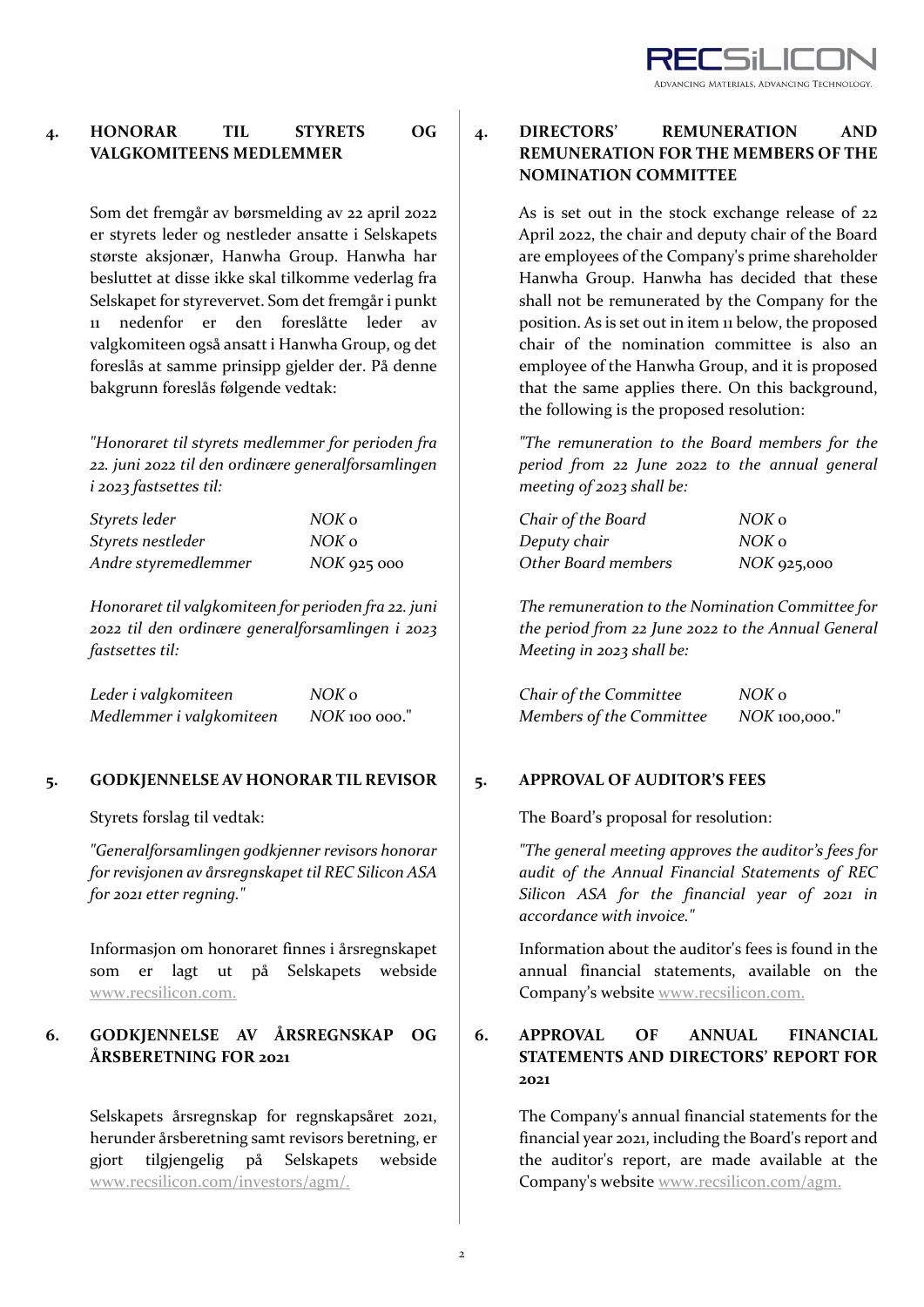

*"Generalforsamlingen godkjenner årsregnskapet samt styrets beretning for 2021. Det utbetales ikke utbytte for regnskapsåret."*

# **7. STYRETS REDEGJØRELSE OM EIERSTYRING OG SELSKAPSLEDELSE**

Av allmennaksjeloven § 5‐6 femte ledd fremgår det at generalforsamlingen skal behandle Styrets redegjørelse for foretaksstyring, som er avgitt i henhold til regnskapsloven § 3‐3b. Redegjørelsen er inntatt i årsregnskapet, som er tilgjengelig på Selskapets hjemmeside

www.recsilicon.com/agm.

Det skal ikke stemmes over redegjørelsen på generalforsamlingen.

# **8. RAPPORT OM FASTSETTELSE AV LØNN OG ANNEN GODTGJØRELSE TIL LEDENDE ANSATTE**

Styret har i samsvar med bestemmelsen i allmennaksjeloven § 6‐16b utarbeidet rapport om fastsettelse av lønn og annen godtgjørelse til ledende ansatte.

Rapporten finnes på Selskapets webside www.recsilicon.com. Det skal avholdes en rådgivende avstemning om rapporten.

*"Rapport om fastsettelse av lønn og annen godtgjørelse til ledende ansatte godkjennes.*"

# **9. FULLMAKT TIL Å UTSTEDE AKSJER 9. AUTHORIZATION TO ISSUE SHARES**

Styret ble på ordinær generalforsamling i 2021 gitt fullmakt til å forhøye Selskapets aksjekapital. Denne fullmakten bortfaller ved avholdelse av den ordinære generalforsamlingen for 2022. Styret anser det hensiktsmessig å fortsatt ha anledning til å kunne utstede aksjer i situasjoner der dette anses å være i Selskapets og aksjonærenes beste interesse, og foreslår derfor at generalforsamlingen utsteder en ny fullmakt til utstedelse nye aksjer. Styrets forslag til vedtak:

Styrets forslag til vedtak: The Board's proposal for resolution:

*"The General Meeting approves the Annual Financial Statements and the Directors' Report for 2021. No dividends will be paid for the financial year."*

# **7. THE BOARD'S REPORT ON CORPORATE GOVERNANCE**

Pursuant to section 5‐6 (5) of the Norwegian Public Limited Liability Companies Act, the general meeting shall consider the Board's statement on corporate governance prepared in accordance with Section 3‐3b of the Norwegian Accounting Act. The statement is included in the annual financial statements, which is available at the Company's website www.recsilicon.com/agm.

The statement is not subject to the general meeting's vote.

# **8. REPORT ON STIPULATION OF SALARY AND OTHER REMUNERATION OF EXECUTIVE MANAGEMENT**

The Board of Directors has, in accordance with the Norwegian Public Limited Liability Companies Act (the "Act") section 6‐16b, prepared a report regarding stipulation of salaries and other compensation for executive management.

The report is available on the Company's website www.recsilicon.com. The report shall be subject to an advisory vote by the general meeting.

Styrets forslag til vedtak: The Board's proposal for resolutions:

"*The report for salary and other remuneration to members of the executive management are approved."*

At the annual general meeting in 2021, the Board was granted the authorization to increase the Company's share capital. Said authorization will expire at the conclusion of the 2022 annual general meeting. The Board considers it beneficial to continue to be able to issue shares in situations where this is considered to be in the Company's and the shareholders' best interests, and therefore proposes that the general meeting grants a new authorization to issue a number of new shares. The Board's proposal for resolution: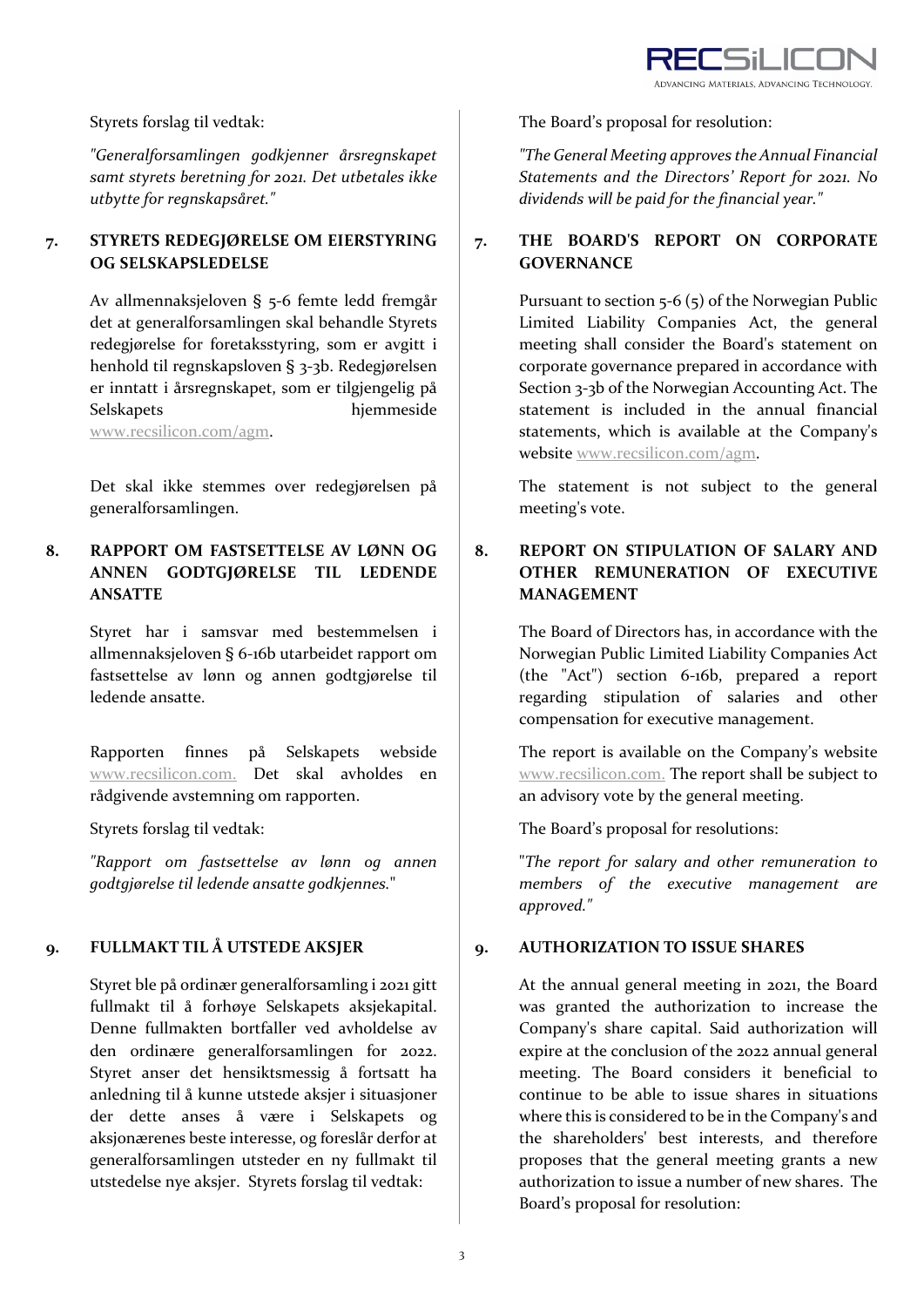

*"Styret gis fullmakt til å øke aksjekapitalen med inntil NOK 84 125 000 gjennom én eller flere aksjekapitalutvidelser.* 

- *(i) gjennomføring av investeringer, oppkjøp eller andre selskapsformål;*
- *(ii) for bruk for incentivprogrammer for ansatte.*

*Pris og tegningsvilkår fastsettes av styret ved hver utstedelse under hensyn til Selskapets behov og aksjenes markedsverdi på det aktuelle tidspunkt. Aksjer vil kunne utstedes mot kontantvederlag eller vederlag i form av andre aktiva (tingsinnskudd), herunder ved fusjon.*

*Eksisterende aksjonærers fortrinnsrett til å tegne aksjer vil kunne bli fraveket av styret i forbindelse med utøvelse av fullmakten.*

*Denne fullmakt utløper på datoen for den ordinære generalforsamlingen i 2023, men skal i alle tilfelle utløpe senest 15 måneder fra datoen for denne generalforsamlingen.*

*Styret gis samtidig fullmakt til å foreta nødvendige vedtektsendringer ved utøvelse av fullmakten. Denne fullmakt erstatter alle tidligere fullmakter til å øke aksjekapitalen."*

På den ordinære generalforsamlingen i 2021 ble Styret gitt fullmakt til å erverve egne aksjer med en samlet pålydende verdi på inntil 10 % av Selskapets aksjekapital. Fullmakten utløper på datoen for den ordinære generalforsamlingen i 2022.

En slik fullmakt vil blant annet medføre at Selskapet kan benytte egne aksjer som oppgjør, herunder i forbindelse med incentivprogrammer. Styret foreslår derfor at fullmakten fornyes.

Styrets forslag til vedtak:

*"Styret gis fullmakt til på Selskapets vegne å erverve aksjer i REC Silicon ASA.*

*"The Board is granted authorization to increase the share capital with up to NOK 84,125,000 through one or several share capital increases.* 

*Fullmakten kan anvendes for følgende formål: The authorization to acquire shares may be used for one or more of the following purposes:*

- *(i) in connection with investments, acquisitions or other corporate purposes;*
- *(ii) for use for incentive programs for employees.*

*Price and conditions for subscription will be determined by the Board on issuance, according to the Company's needs and the shares' market value at the time. Shares may be issued in exchange for cash or contribution in kind, including through mergers.*

*The existing shareholders' preemptive rights to subscribe shares may be deviated from in connection with the effectuation of this authorization.*

*The Board's authorization is valid until the Annual General Meeting in 2023, but shall in any event expire at the latest 15 months from the date of this General Meeting.*

*The Board is at the same time given authorization to make the necessary amendments to the articles of association on execution of the authorization. This authorization replaces all previous authorizations to increase the share capital."*

## **10. FULLMAKT TIL Å ERVERVE EGNE AKSJER 10. AUTHORIZATION TO ACQUIRE TREASURY SHARES**

At the annual general meeting in 2021 the Board was granted an authorization to acquire own shares with a maximum par value of up to 10% of the Company's share capital. The authorization expires at the time of the annual general meeting in 2022.

Such authorization will i.a. enable the Company to use own shares as settlement, including in relation to incentive schemes. The Board therefore proposes that the authorization is renewed.

The Board's proposal for resolution:

*"The Board is granted authorization to acquire shares in REC Silicon ASA on behalf of the Company.*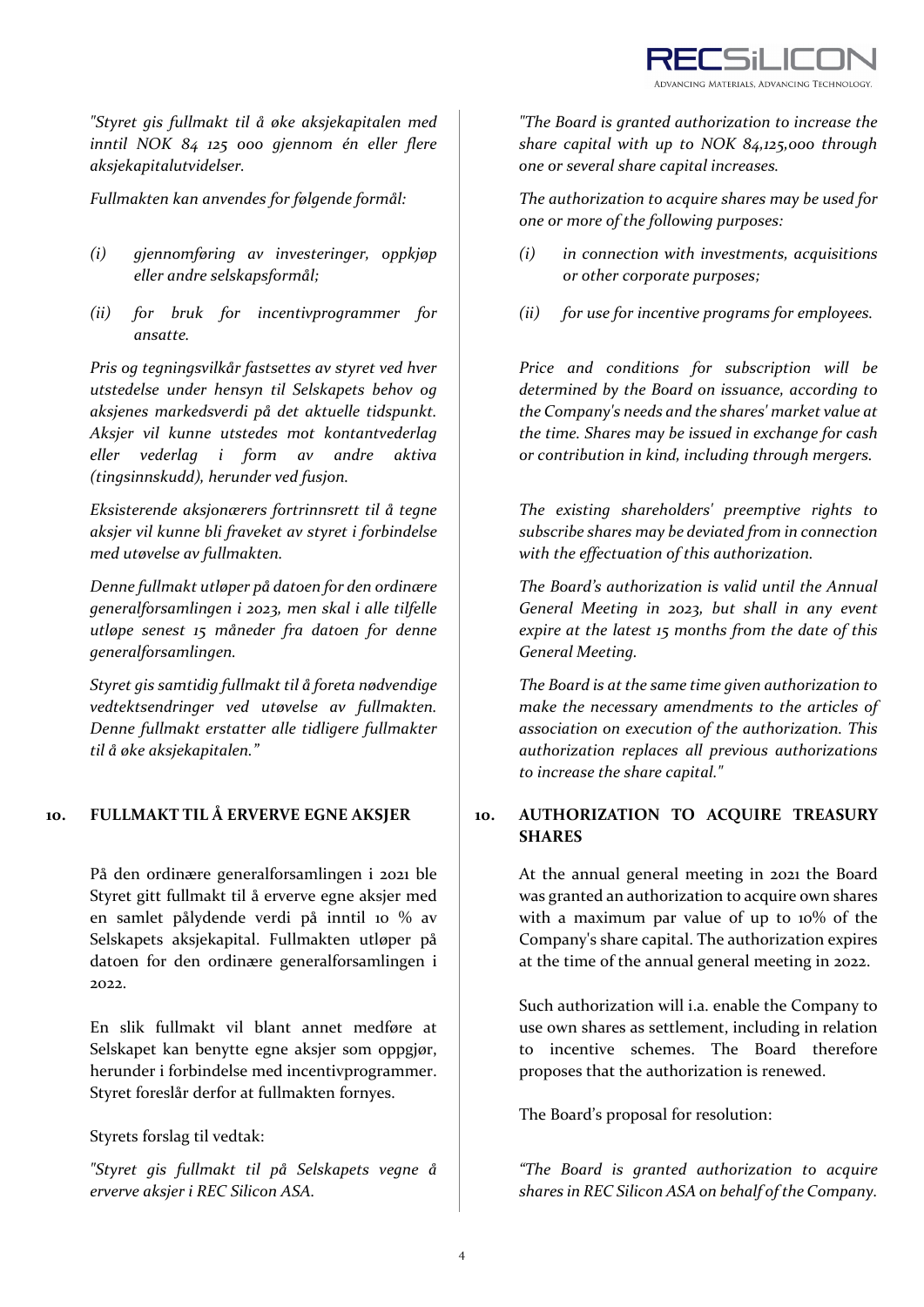

*Fullmakten gjelder for kjøp av inntil 10 % av pålydende av Selskapets aksjekapital, jf. allmennaksjeloven §§ 9‐2 og 9‐3. Aksjer kan erverves til minst NOK 1 pr aksje og maksimalt NOK 150 pr aksje. Aksjene skal erverves ved ordinær omsetning over børs. Denne fullmakt utløper på datoen for den ordinære generalforsamlingen i 2023, men skal i alle tilfelle utløpe senest 15 måneder fra datoen for denne generalforsamlingen "*

*"11.1 Hr. Junghey Chae velges som leder av valgkomiteen for en periode frem til den ordinære generalforsamlingen i 2023".* 

*"11.2 Dr. Sungchoon Kang velges som medlem av valgkomiteen for en periode frem til den ordinære generalforsamlingen i 2023".*

*"11.3 Dr. Jieun Lee velges som medlem av valgkomiteen for en periode frem til den ordinære generalforsamlingen i 2023."*

Aksjonærene gjøres oppmerksom på at Hr Junghey Chae er ansatt i Hanwha Group, mens de to andre foreslåtte medlemmer er uavhengige.

> 30. mai 2022 REC Silicon ASA

Koo Yung Lee Styrets leder

Aksjonærer som vil delta på den ordinære generalforsamlingen ved fullmakt eller på annen måte, bes vennligst om å returnere vedlagte påmeldingsskjema i utfylt stand til:

**DNB Bank ASA Verdipapirservice, Postboks 1600 Sentrum, 0021 Oslo Norge**

*The authorization covers purchase(s) of up to 10% of the face value of the share capital of the Company, cf. the Norwegian Public Limited Act §§ 9‐2 and 9‐3. Shares may be acquired at minimum NOK 1 per share and maximum NOK 150 per share. The shares shall be acquired through ordinary purchase on the stock exchange. The Board's authorization is valid until the Annual General Meeting in 2023, but shall in any event expire at the latest 15 months from the date of this General Meeting."*

# **11. VALG AV MEDLEMMER TIL VALGKOMITEEN 11. ELECTION OF MEMBERS TO THE NOMINATION COMMITTEE**

Følgende vedtak foreslås: The following is the proposed resolution:

*"11.1* Mr. Junghey Chae *is elected as chair of the Nomination Committee for a term until the annual general meeting in 2023"*.

*"11.2* Dr. Sungchoon Kang *is elected as a member of the Nomination Committee for a term until the annual general meeting in 2023"*.

*"11.3* Dr. Jieun Lee *is elected as a member of the Nomination Committee for a term until the annual general meeting in 2023."*

Shareholders are advised that Mr Junghey Chae is an employee of the Hanwha Group, while the other proposed members are independent.

> 30 May 2022 REC Silicon ASA

Koo Yung Lee Chair of the Board

\* *\* \* \* \* \**

Shareholders who intend to attend the Annual General Meeting by proxy or otherwise, are kindly requested to submit the enclosed Registration Form duly executed to:

**DNB Bank ASA Verdipapirservice, Postboks 1600 Sentrum, NO‐0021 Oslo Norway**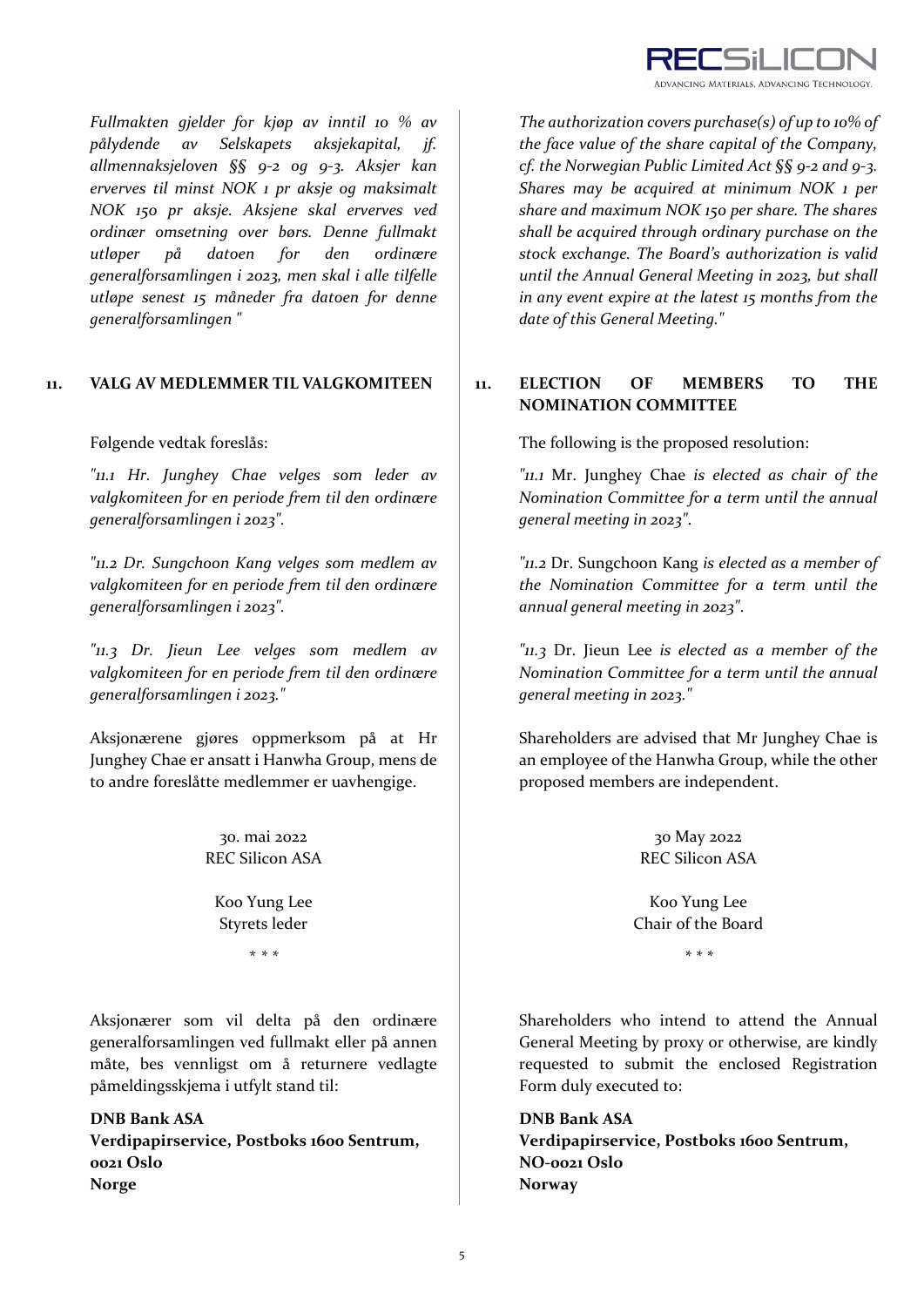

eller genf@dnb.no, alternativt elektronisk via Investortjenester eller via REC's webside, www.recsilicon.com/investors/agm/, innen 17. juni 2022 klokken 16:00 CET. En aksjeeier som ikke har meldt seg på innen fristens utløp, kan nektes adgang, jf. vedtektene § 12.

Den elektroniske deltakelsen er organisert av DNB Bank Verdipapirservice og dets underleverandør Lumi. Aksjonærer må være pålogget før møtet begynner. Er man ikke logget inn innen generalforsamlingen starter vil man ikke kunne delta. Det vises til egen guide på www.recsilicon.com om hvordan aksjonærer kan delta elektronisk. Denne innkallingen og tilhørende dokumenter ligger også på Selskapets webside www.recsilicon.com/investors/agm/. For å få dokumenter i tilknytning til saker som skal behandles på generalforsamlingen fritt tilsendt i posten, vennligst kontakt selskapet.

Selskapet har utstedt 420 625 659 stemmeberettigede aksjer.

Hver aksjonær har talerett og rett til å benytte rådgiver. En aksjeeier kan i henhold til allmennaksjeloven § 5‐15 kreve at styremedlemmer og daglig leder gir opplysninger på generalforsamlingen som kan innvirke på bedømmelsen av godkjennelse av årsregnskapet eller årsberetningen, andre saker som forelegges generalforsamlingen til avgjørelse samt opplysninger om Selskapets økonomiske stilling.

Forvalter kan ikke avgi stemme for forvalterregistrerte aksjer som er registrert på særskilt nominee‐konto (NOM‐konto). Aksjeeier må, for å kunne møte og avgi stemme på generalforsamlingen, overføre aksjene fra slik NOM‐konto til en konto i eget navn. Slik omregistrering må fremgå av utskrift fra VPS senest ved påmeldingsfristens utløp.

Det åpnes for skriftlig forhåndsavstemning etter reglene i allmennaksjeloven § 5‐8 b). Nærmere instruks for avgivelse av forhåndsstemme er angitt i vedlagte påmeldings‐ og fullmaktsskjema.

or genf@dnb.no, alternatively to submit an electronic version via VPS Investor Services or via REC's website:

www.recsilicon.com/investors/agm/,

to be done within 17 June 2022, at 16:00 CET at the latest. A shareholder who has not registered attendance within this time limit may be denied access, cf. § 12 of the Company's Articles of Association.

The online remote participation is being organised by DNB Bank Issuer Services and its subcontractor Lumi. Shareholders must be logged in before the meeting starts. If you are not logged in before the general meeting starts, you will not be able to attend. See separate guide on www.recsilicon.com on how shareholders can participate electronically. This notice and ancillary documents are also available on the Company's website: www.recsilicon.com/investors/agm/. Please contact the Company to have documents related to matters up for discussion on the General Meeting sent free of charge by ordinary mail.

The Company has issued 420,625,659 shares with voting rights.

Every shareholder has the right to speak and to use an adviser. A shareholder may in accordance with the Act § 5‐15 require that board members and the general manager provide information about circumstances that may affect the assessment of approval of the Annual Financial Statement or the Directors' Report, other items up for decision by the General Meeting as well as information about the Company's financial position.

A nominee may not vote for shares registered on a nominee account (NOM‐account). A shareholder must, in order to be eligible to meet and vote for such shares at the Annual General Meeting, transfer the shares from such NOM‐account to an account in the shareholder's name. Such registration must appear from a transcript from the VPS at the latest at the deadline for notice of attendance.

There will be an opportunity for advance voting following the rules of the section 5‐8 b) of the Act. Detailed instructions for advance voting are provided in the attached registration and proxy form.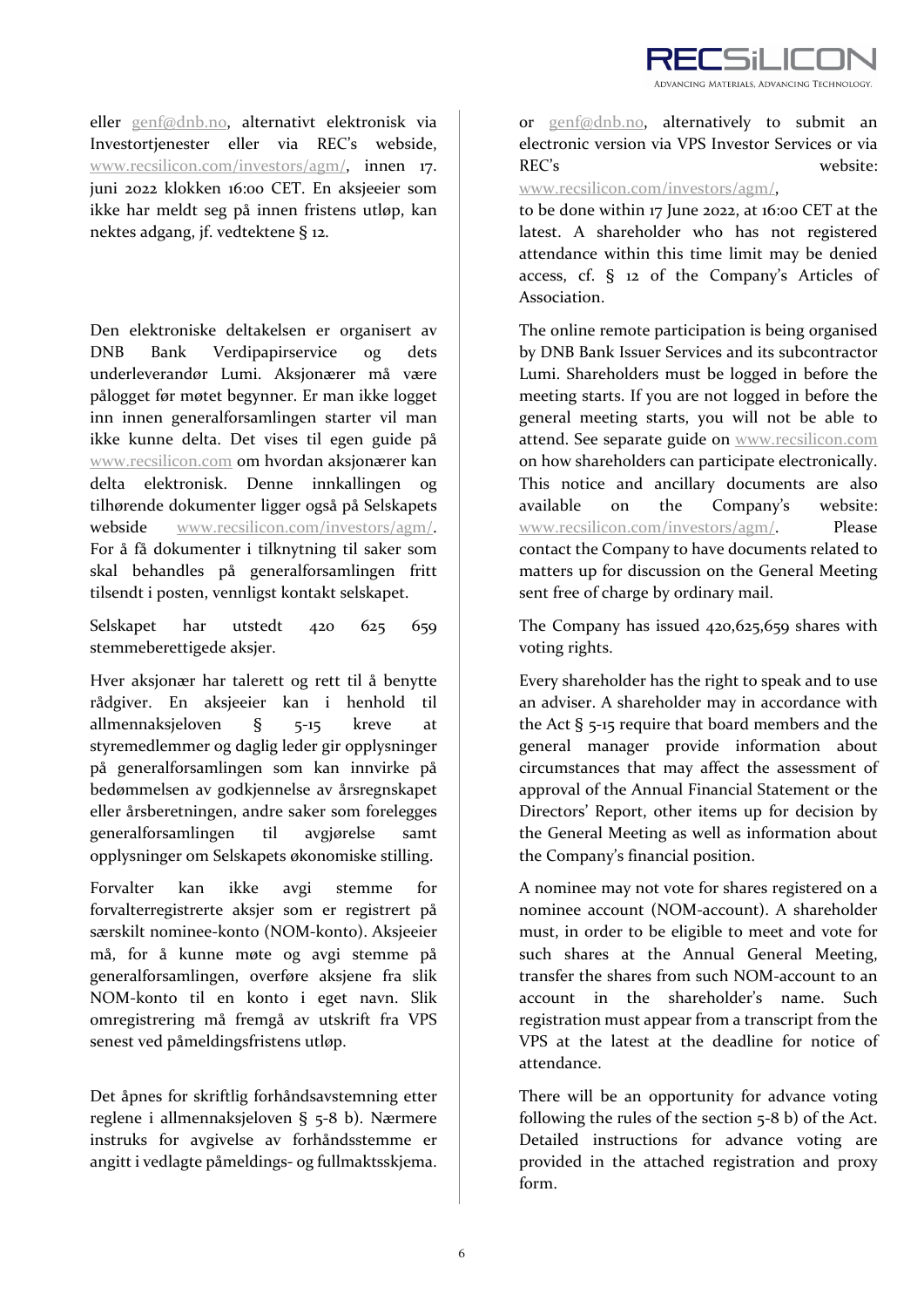

For at en aksjonær skal kunne utøve sin rett til å delta og stemme på generalforsamlingen, må aksjonærens aksjeerverv være innført i selskapets aksjeeierregister den femte virkedagen før generalforsamlingen avholdes, 15. juni 2022 (registreringsdatoen), jfr. selskapets vedtekter § 12 siste ledd.

Aksjeeiere som ønsker å delta ved fullmektig, må sende inn vedlagte fullmaktsseddel. Dersom det gis fullmakt til styrets leder, bør vedlagte skjema for fullmaktsinstruks fylles ut. Dersom instruksen ikke fylles ut, anses dette som en instruks om å stemme "for" styrets forslag i innkallingen, for valgkomiteens innstilling og for styrets anbefaling knyttet til innkomne forslag. Fullmakt kan også gis elektronisk via Investortjenester eller via selskapets webside www.recsilicon.com/ innen samme påmeldingsfrist.

In order for a shareholder to be entitled to exercise its rights to attend and to vote on the general meeting, the shareholder's holdings of shares must be registered with the Company's share register the fifth (5th) business day prior to the day the general meeting is held, 15. June 2022 (the record date), cf. the Company's Articles of Association section 12 last paragraph.

Shareholders who wish to participate via a proxy are requested to issue the enclosed proxy form. If a proxy to the Chair of the Board is issued, the enclosed form should be filled in with voting instructions. If the instructions are not filled in, this will be regarded as an instruction to vote "in favour of" the Board's proposals set out in the notice, for the Nomination Committee's recommendations and for the Board's proposals in connection with any new proposals. A proxy may also be given electronically through VPS Investor Services or via the Company's website within the same deadline.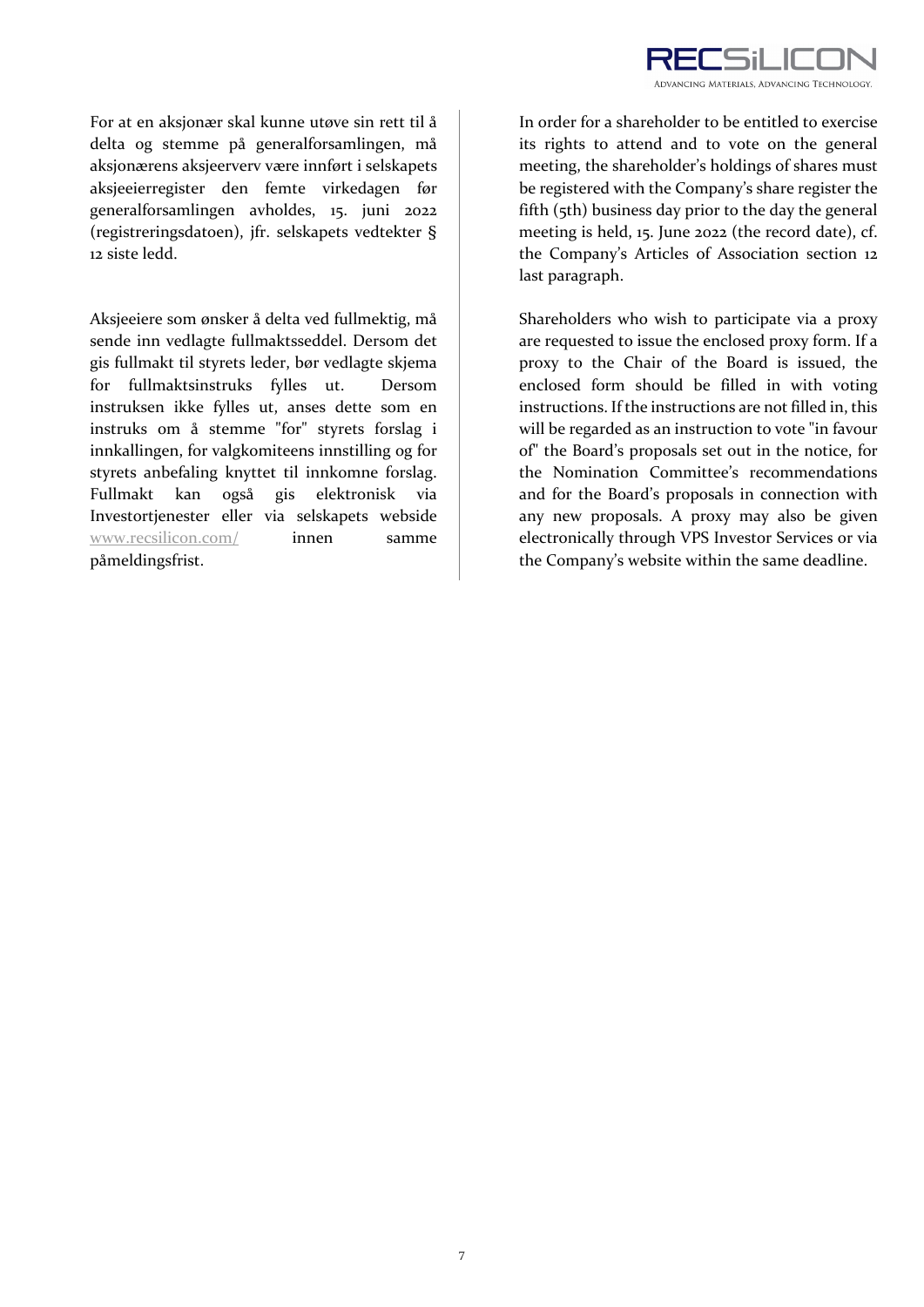

## **Ref nr: PIN:**

## **Innkalling til ordinær generalforsamling**

En ordinær generalforsamling i REC Silicon ASA org. nr. 977 258 561 vil bli avholdt elektronisk 22. juni 2022 kl. 09.00 (CET).

Navn på foretakets representant

Dersom aksjeeieren er et foretak, oppgi navnet på personen som vil møte på vegne av foretaket:

## **Påmelding/forhåndsstemme**

**Vedtektsfestet registreringsdato (eierregisterdato): 15. juni 2022 Vedtektsfestet påmeldingsfrist: 17. juni 2022** 

**Du kan forhåndsstemme på denne generalforsamlingen. Frist for registrering av forhåndsstemmer er 17. juni 2022 kl. 16.00. Forhåndsstemmer kan kun foretas elektronisk via selskapets hjemmeside www.recsilicon.com, eller via VPS Investortjenester.** 

Undertegnede vil delta på ordinær generalforsamling den 22. juni 2022 og avgi stemme for **\_\_\_\_\_\_\_\_\_\_\_\_**aksjer.

### *VIKTIG MELDING:*

*Den ordinære generalforsamlingen avholdes som et digitalt møte uten fysisk oppmøte for aksjonærene.* 

*Vennligst logg inn på web.lumiagm.com/150576169. Du må identifisere deg ved hjelp av referansenummeret og PIN-koden fra VPS som du finner i investortjenester (hendelser – generalforsamling – ISIN) eller tilsendt per post (for ikke elektroniske aktører) Aksjonærer kan også få referansenummer og PIN-kode ved å kontakte DNB Bank Verdipapirservice på telefon +47 23 26 80 20 (08:00-15:30) eller per e-post genf@dnb.no* 

### *På Selskapets nettside https://www.recsilicon.com finner du en online guide som beskriver mer i detalj hvordan du som aksjonær kan delta på den digitale, ordinære generalforsamlingen.*

Påmelding foretas elektronisk via selskapets hjemmeside www.recsilicon.com eller via Investortjenester. For påmelding via selskapets hjemmeside, må overnevnte pin og referansenummer oppgis. Alternativt via Investortjenester hvor man ikke trenger pin og referansenummer. Får du ikke registrert dette elektronisk kan du signere og sende inn denne blanketten til genf@dnb.no. Påmelding må være mottatt senest 17. juni 2022 kl. 16:00.

Sted Dato Dato Aksjeeierens underskrift

## **Fullmakt uten stemmeinstruks Ref nr: Ref nr: PIN: PIN:**

*Dersom du selv ikke kan møte på generalforsamling, kan du gi fullmakt til en annen person.* 

Fullmakt gis elektronisk via selskapets hjemmeside www.recsilicon.com eller via Investortjenester. For fullmakt via selskapets hjemmeside, må overnevnte pin og referansenummer oppgis. Får du ikke registeret dette elektronisk kan du signere og sende inn denne blanketten til genf@dnb.no, eller per post til DNB Bank ASA, Verdipapirservice, Postboks 1600 Sentrum, 0021 Oslo. Fullmakten må være mottatt senest 17. juni 2022 kl. 16:00. Om det ikke oppgis navn på fullmektigen, vil fullmakten anses gitt styrets leder, eller den han eller hun bemyndiger.

Undertegnede **\_\_\_\_\_\_\_\_\_\_\_\_\_\_\_\_\_\_\_\_\_\_\_\_\_\_\_\_\_\_\_\_\_\_\_\_\_\_\_\_\_** gir herved (sett kryss):

styrets leder (eller den han bemyndiger), eller

(fullmektigens navn med blokkbokstaver)

fullmakt til å møte og avgi stemme på ordinær generalforsamling 22. juni 2022 i REC Silicon ASA for mine/våre aksjer.

Sted Dato Dato Aksjeeierens underskrift (undertegnes kun ved fullmakt)

Angående møte- og stemmerett vises til Allmennaksjeloven, især lovens kapittel 5. Dersom aksjeeier er et selskap, skal firmaattest vedlegges fullmakten.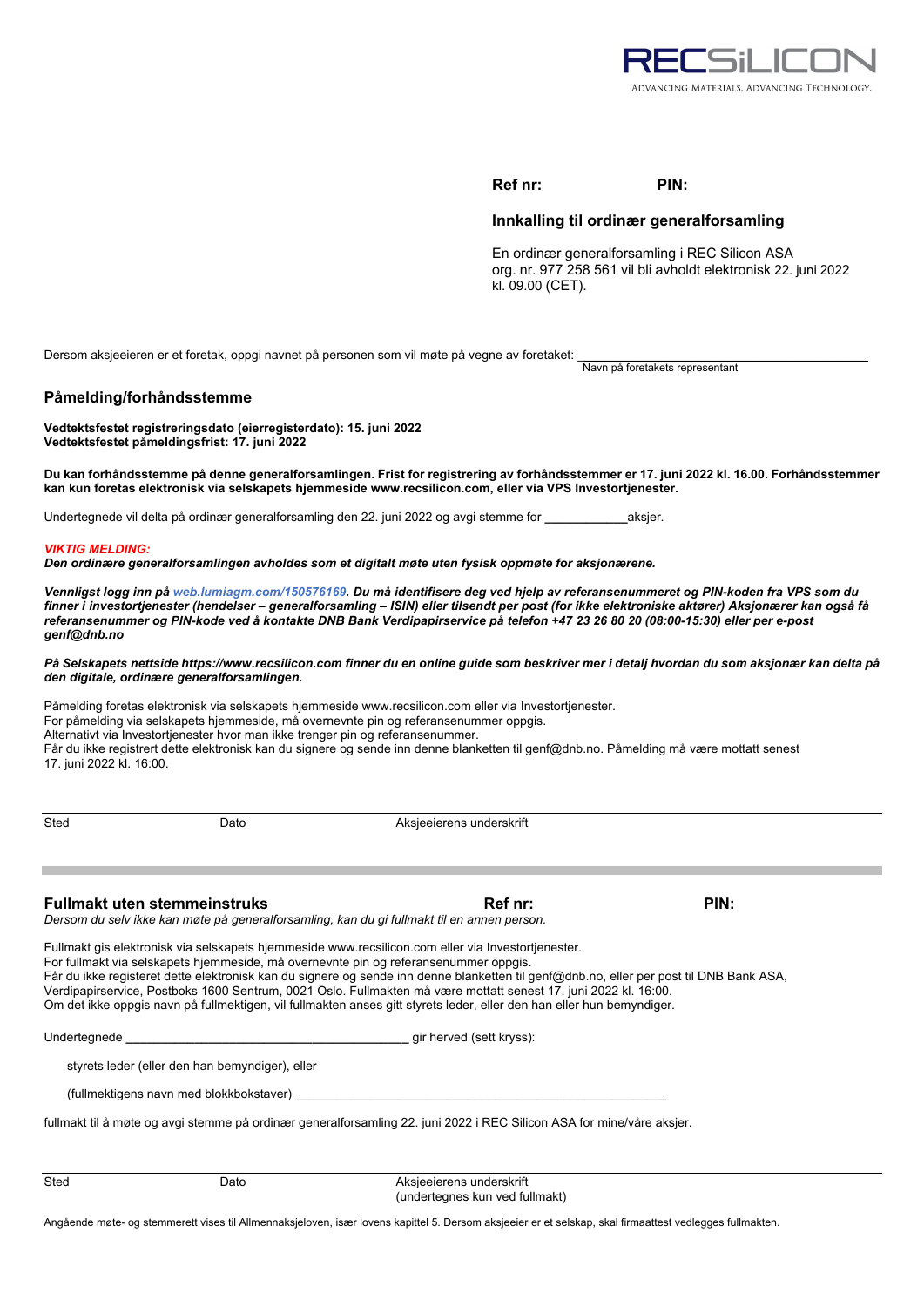

## **Fullmakt med stemmeinstruks Ref nr: Ref nr: PIN: PIN: PIN:**

*Dersom du ikke selv kan møte på generalforsamling, kan du benytte dette fullmaktsskjemaet for å gi stemmeinstruks til styrets leder eller den han eller hun bemyndiger.* 

Fullmakter med stemmeinstruks kan kun registreres av DNB, og sendes til genf@dnb.no (skannet blankett), eller per post til DNB Bank ASA,Verdipapirservice, Postboks 1600 Sentrum, 0021 Oslo. Blanketten må være mottatt senest 17. juni 2022 kl. 16:00.

Blanketten må være datert og signert.

Undertegnede: **\_\_\_\_\_\_\_\_\_\_\_\_\_\_\_\_\_\_\_\_\_\_\_\_\_\_\_\_\_\_\_\_\_\_\_\_\_\_\_\_\_\_\_\_\_**

gir herved styrets leder (eller den han bemyndiger) fullmakt til å møte og avgi stemme på generalforsamlingen 22 juni 2022 i REC Silicon ASA for mine/våre aksjer.

Stemmegivningen skal skje i henhold til instruksjon nedenfor. Dersom det ikke krysses av i rubrikken, vil dette anses som en instruks om å stemme i tråd med styrets og valgkomitéens anbefalinger. Dersom det blir fremmet forslag i tillegg til, eller som erstatning for forslaget i innkallingen, avgjør fullmektigen stemmegivningen. Dersom det er tvil om forståelsen av instruksen, vil fullmektigen kunne avstå fra å stemme.

| #    | Dagsorden for ordinær generalforsamling                                                                | For    | <b>Mot</b> | Avstår |
|------|--------------------------------------------------------------------------------------------------------|--------|------------|--------|
|      | Åpning av generalforsamlingen ved møteleder som styret har utpekt til å åpne møtet (ikke<br>stemmesak) |        |            |        |
| 2    | Valg av møteleder og person til å undertegne protokollen sammen med møtelederen                        | □      | $\Box$     | $\Box$ |
| 3    | Godkjennelse av innkalling og dagsordenen                                                              | $\Box$ | $\Box$     | $\Box$ |
| 4    | Honorar til styrets og valgkomiteens medlemmer                                                         | □      | □          | □      |
| 5    | Godkjennelse av honorar til revisor                                                                    | □      | $\Box$     | □      |
| 6    | Godkjennelse av årsregnskap og årsberetning for 2021                                                   | $\Box$ | $\Box$     | $\Box$ |
| 7    | Styrets redegjørelse om eierstyring og selskapsledelse ikke stemmesak)                                 |        |            |        |
| 8    | Rapport om fastsettelse av lønn og annen godtgjørelse til ledende ansatte                              | $\Box$ | $\Box$     | $\Box$ |
| 9.1  | Fullmakt til å utstede aksjer - gjennomføring av investeringer, oppkjøp eller andre<br>selskapsformål  | □      | □          | □      |
| 9.2  | Fullmakt til å utstede aksjer - for bruk for incentivprogrammer for ansatte                            | □      | □          | □      |
| 10   | Fullmakt til å erverve egne aksjer                                                                     | $\Box$ | $\Box$     | $\Box$ |
| 11.1 | Valg av Hr. Junghey Chae velges som leder av valgkomiteen                                              | $\Box$ | $\Box$     | $\Box$ |
| 11.2 | Valg av Dr. Sungchoon Kang velges som medlem av valgkomiteen                                           | $\Box$ | $\Box$     | $\Box$ |
| 11.3 | Valg av Dr. Jieun Lee velges som medlem av valgkomiteen                                                | □      | $\Box$     | □      |
|      |                                                                                                        |        |            |        |

ersted Dato Dato Aksjeeierens underskrift (undertegnes kun ved fullmakt)

Angående møte- og stemmerett vises til Allmennaksjeloven, især lovens kapittel 5. Dersom aksjeeier er et selskap, skal firmaattest vedlegges fullmakten.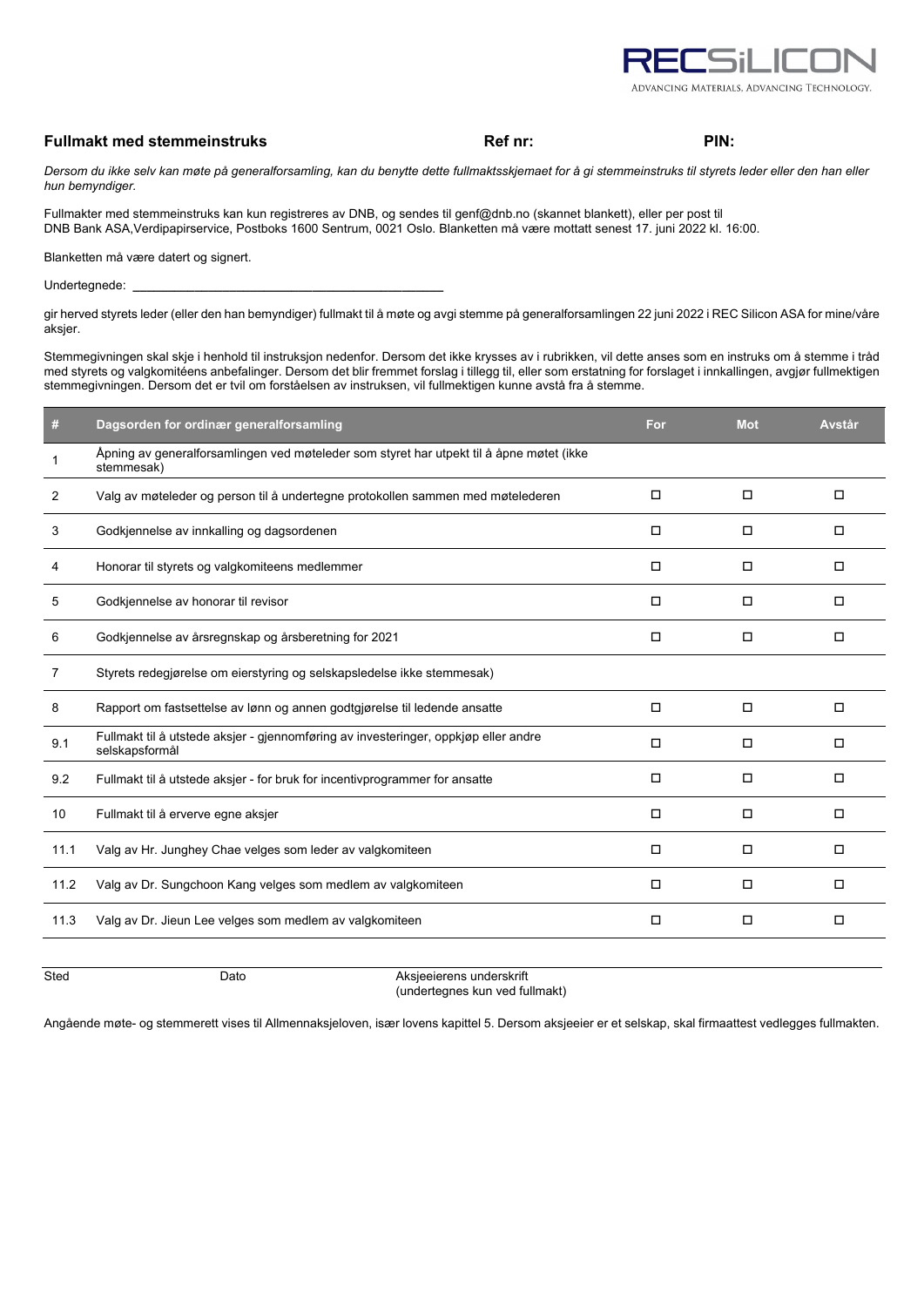

| Ret | no: | ٠ |
|-----|-----|---|
|     |     |   |

### **PIN code:**

## **Notice of Annual General Meeting**

Name of enterprise's representatives

An annual general meeting of REC Silicon ASA will be held digitally on 22 June 2022 at 9 am (CET)

If the above-mentioned shareholder is an enterprise, it will be represented by:

Notice of attendance/voting prior to meeting

**Record Date (Share register): 15 June 2022 Registration Deadline according to bylaws: 17 June 2022** 

**The company accepts votes in advance for this Meeting. Registration Deadline for advance votes: 17 June 2022 at 4 p.m. CET. Advance votes may only be executed electronically, through the Company's website www.recsilicon.com or via VPS Investor Services.** 

The undersigned will attend the annual general meeting on 22 June 2022 and vote for: **\_\_\_\_\_\_\_\_\_\_\_\_\_\_\_\_\_\_\_\_\_\_\_\_** shares.

### *IMPORTANT MESSAGE:*

*The Annual General Meeting will be held as a digital meeting only, with no physical attendance for shareholders.* 

*Please log in at web.lumiagm.com/150576169. You must identify yourself using the reference number and PIN code from VPS that you will find in investor services (Corporate Actions – General Meeting – ISIN) or sent you by post (for non-electronic actors) Shareholders can also get their reference number and PIN code by contacting DNB Bank Registrars Department by phone +47 23 26 80 20 (8:00-a.m. to 3:30 p.m. ) or by e-mail genf@dnb.no.* 

*On the company's web page https://www.recsilicon.com you will find an online guide describing more in detail how you as a shareholder can participate in the Virtual meeting.* 

Notice of attendance should be registered electronically through the Company's website www.recsilicon.com or via VPS Investor Services. For notification of attendance through the Company's website, the above-mentioned pin code and reference number must be stated. Alternatively, through VPS Investor service where pin code and reference number are not needed. If you are not able to register this electronically, you may send by E-mail to genf@dnb.no. The notice of attendance must be received no later than 17 June 2022 at 4 p.m.

Place Date Date Shareholder's signature

**Proxy (without voting instructions) Ref no: PIN code: PIN code:** 

*If you are unable to attend the meeting, you may grant proxy to another individual.* 

**Proxy should be submitted electronically through the Company's website www.recsilicon.com or via VPS Investor Services.**  For granting proxy through the Company's website, the above-mentioned pin code and reference number must be stated. Alternatively, through VPS Investor service where pin code and reference number are not needed. If you are not able to register this electronically, you may send by E-mail to genf@dnb.no. The notice of attendance must be received no later than 17 June 2022 at 4 p.m.

If you send the proxy without naming the proxy holder, the proxy will be given to the Chair of the Board of Directors or an individual authorized by him or her.

This proxy must be received no later than 17 June 2022 at 4 p.m.

The undersigned: **the undersigned: and the two intervals of the two** intervals of the two intervals of the two intervals of the two intervals of the two intervals of the two intervals of the two intervals of the two inte

the Chair of the Board of Directors (or a person authorized by him), or

Name of proxy holder (in capital letters)

a proxy to attend and vote my/our shares at the annual general meeting of REC Silicon ASA on 22 June 2022.

| Place | ⊃ate | Shareholder's signature               |
|-------|------|---------------------------------------|
|       |      | (Signature only when granting a proxy |

With regard to rights of attendance and voting, reference is made to the Norwegian Public Limited Liability Companies Act, in particular Chapter 5. If the shareholder is a company, the company's certificate of registration must be attached to the proxy.